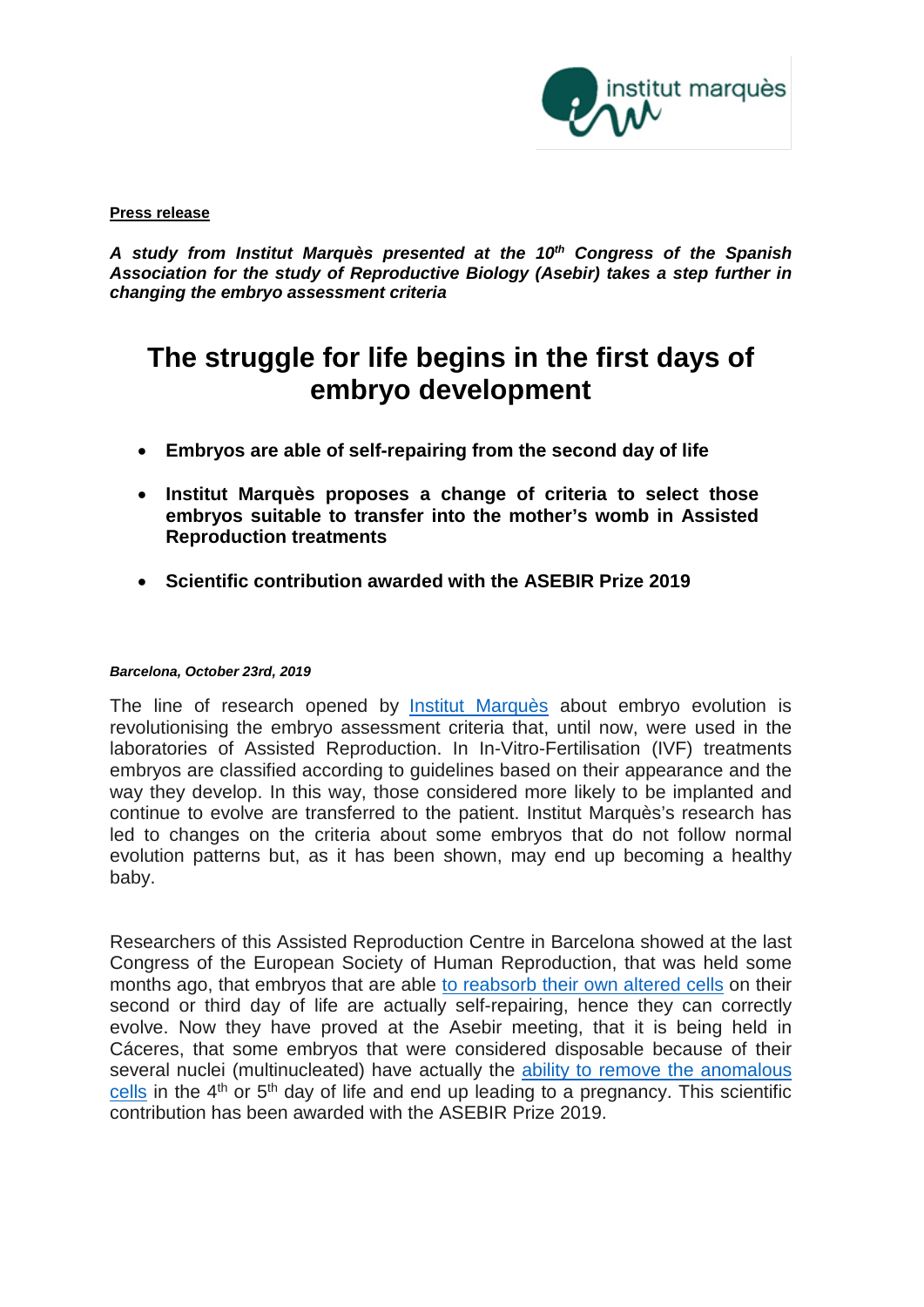

## **A discovery about the beginning of life**

"Finding out that the human being, in its second or third day of life is already capable to determine that one of its cells has been altered and that it has the potential to remove it and keep growing in a healthy way is an amazing thing", explains Dr Marisa López- Teijón, Manager of Institut Marquès. "This proves that life doesn't consist in being born perfect, but in being able to correct one's defects. Not only those which seem perfect manage to live, but also those who have fought to be perfect", adds the renowned gynaecologist.

As well as there are not two people who are physically identical, with the exception of identical twins, there are not two equal embryos. The number of possible genetic combinations is infinite. Because of this, from the moment of fertilisation we all have our own exclusive features that make us unique from that precise moment.

This happens in all embryos, not only in those created by means of IVF. "Every embryo works as a cell team controlled by a leader, with the purpose of living. If some cells start dividing in an abnormal way and are not able to be controlled, the bad ones will win and the embryo will not be able to develop. It is amazing to see how, from the beginning of life, human beings are able to remove their weaknesses in order to follow the correct criteria and get moving forward in life", states Dr López-Teijón.

## **23340 analysed embryos**

This discovery has been possible thanks to **Embryoscope**, an embryo incubator that has a video camera attached that films the development of the embryos. In this way, it is possible to observe them in continuously without endangering them. In order to carry out this study, the development of **23340 embryos** was analysed, from the fertilisation moment to their 5th day of development.

## **About Institut Marquès**

Institut Marquès is a Barcelona based centre of international standing in Gynaecology, Obstetrics and Assisted Reproduction with branches in Barcelona, London, Ireland (Dublin and Clane), Italy (Rome and Milan) and Kuwait.

In Italy, thanks to its centre in Milan and to the collaboration with the clinic Villa Salaria in Rome, Institut Marquès offers a comprehensive solution to people with sterility problems.

The centre, with a wealth of experience in particularly difficult cases, helps people